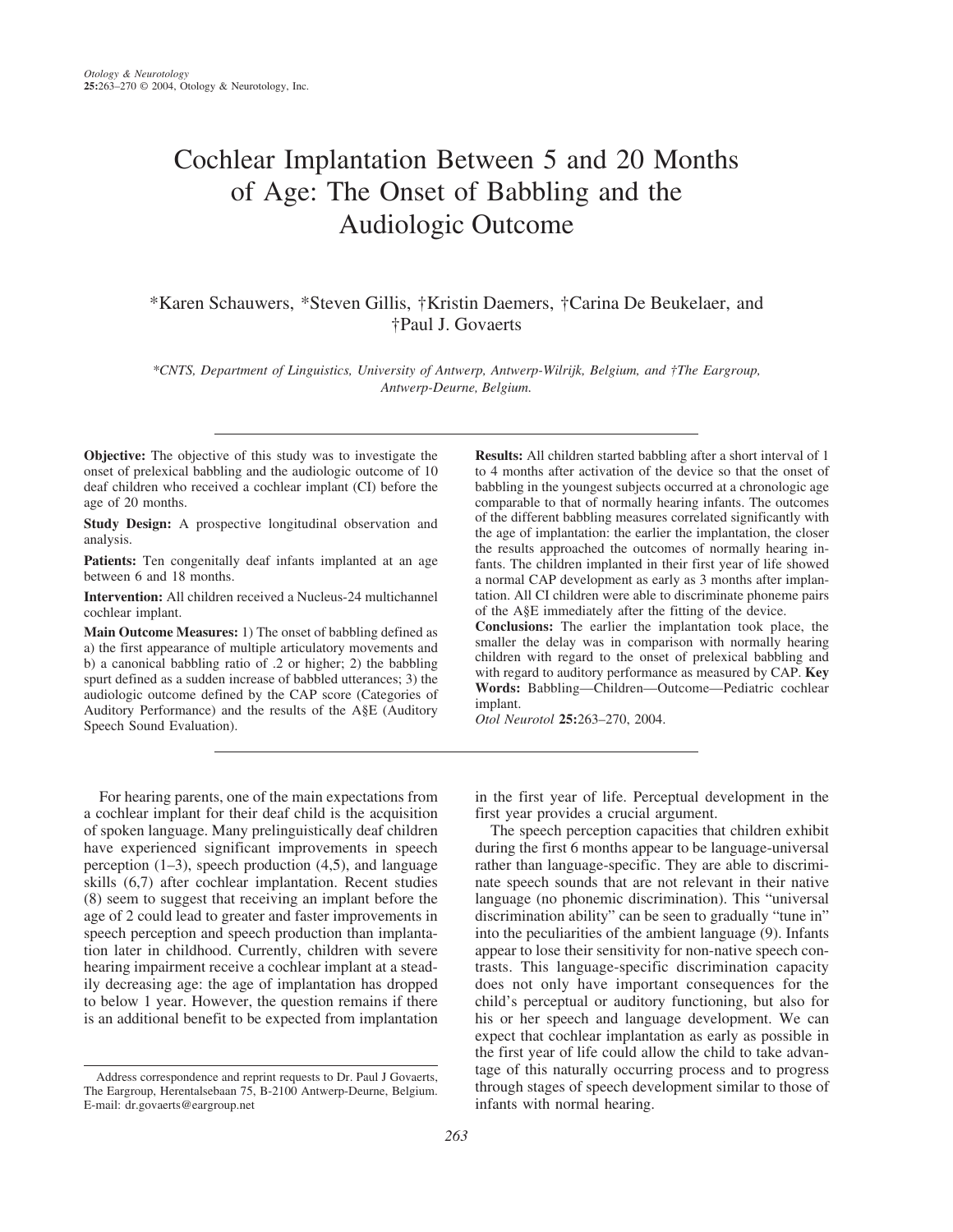Implantation before the age of 1 now allows us to assess the speech production at the stage when the child does not yet produce meaningful words, viz. the prelexical period. Our insight in the prelexical vocal development of normally developing children has increased immensely in the last 20 years. The current understanding is that vocal development follows a regular sequence of stages from birth to the emergence of words. Although researchers have approached the study of infant prelexical vocalizations from different theoretic perspectives and used different analytical procedures (10–14), a homogenous picture has occurred from the literature. Table 1 provides a comparative overview of the stages of prelexical vocal development; it shows that although the terminology and the analytical points of departure differ, similar stages are identified, and also the order in which prelexical stages occur is consistent across the various analyses.

A major landmark in prelexical development is the onset of babbling, which can be defined as the production of consonant–vowel sequences. The onset of the babbling stage is critical, because it represents the point at which infants produce mature phonetic syllables that can function as "the phonetic building blocks of words" (15). Although the details of a formal definition of babbling differ as to phonetic content and syllabic structure (for instance, is reduplication of consonant–vowel sequences required? do vowel–consonant sequences also count as babbling? and so on), the onset of babbling (stage 5 in Table 1) in normally developing children is situated between 6 and 10 months of age  $(10,13-18).$ 

Not only anatomic and physiological constraints, but also auditory perception and feedback seem to determine the onset of babbling. Oller and Eilers (15) studied normally hearing children and hearing-impaired children across the first 2 years of life. They showed that their 21 normally hearing children started to babble between 6 and 10 months of age, whereas none of the nine deaf children in their study started babbling before 11 months of age (range, 11–25 mo). Similarly, Koopmans-van Beinum et al. (19) found that the onset of babbling in hearing-impaired children was much later than in normally hearing children; none of the profoundly hearing impaired children in their study reached the babbling stage before 18 months of age, except for one child who started babbling at age 7.5 months (a child with considerable usable residual hearing).

At present, babbling in cochlear implant (CI) children has hardly been investigated. A case study of a child implanted at 19 months of age (20) revealed a large increase of babbled utterances after 5 months of implant use. However, the generality of this finding remains to be investigated from several respects: does it hold for other children implanted at around the same age? Does it also hold for children implanted at a much earlier age?

With regard to auditory performance, CI children implanted between 5 and 72 months of age were studied by Govaerts et al. (21). They followed up their subjects for 2 years after implantation and reported that the audiologic outcome of cochlear implantation in children with congenital deafness decreased with age of implantation. As an outcome measure, Govaerts et al. used the CAP scores (Categories of Auditory Performance, see the

|                   | Koopmans-van Beinum<br>and van der Stelt (10)                                                  | Oller $(13)$                            | Stark $(12)$                                               | Roug, Landberg and<br>Lundberg $(14)$                  | Nakazima (11)                                                                    |
|-------------------|------------------------------------------------------------------------------------------------|-----------------------------------------|------------------------------------------------------------|--------------------------------------------------------|----------------------------------------------------------------------------------|
| Basis of analysis | Articulatory and<br>phonatory                                                                  | Metaphonologic                          | Phonetic and acoustic                                      | Phonetic                                               | Phonetic and acoustic                                                            |
| Stage 1           | Uninterrupted phonation<br>$(0-6$ weeks)                                                       | Phonation $(0-2)$<br>months)            | Reflexive crying and<br>vegetative sounds<br>$(0-8$ weeks) |                                                        | Crying; beginning of<br>noncry sounds<br>$(0-1$ month)                           |
| Stage 2           | Interrupted phonation<br>$(6-10$ weeks)                                                        |                                         |                                                            | Glottal stage $(2-3)$<br>months)                       | Begin phonation of<br>noncry sounds (1)<br>month)                                |
| Stage 3           | One articulatory<br>movement with<br>continuous or<br>interrupted phonation<br>$(10-20$ weeks) | Goo stage $(2-4)$<br>months)            | Cooing and laughter<br>$(8-20$ weeks)                      | Velar/uvular stage (3-4<br>months)                     | Development of<br>articulation (2–5<br>months)                                   |
| Stage 4           | Variations in the<br>phonatory domain<br>$(20-26$ weeks)                                       | Expansion stage (4–6<br>months)         | Vocal play $(16-30)$<br>weeks)                             | Vocalic stage (4–6<br>months)                          |                                                                                  |
| Stage 5           | Multiple articulatory<br>movements (repetitive<br>or variegated) (26–40<br>weeks)              | Canonical babbling<br>$(7-10$ months)   | Reduplicated<br>babbling $(25-50)$<br>weeks)               | Reduplicated consonant<br>babbling $(6-10)$<br>months) | Repetitive babbling<br>$(6-8$ months)                                            |
| Stage 6           | Meaningful 'words'<br>(after 40 weeks)                                                         | Variegated babbling<br>$(10-12$ months) | Nonreduplicated<br>babbling (after 50)<br>weeks)           | Variegated consonant<br>babbling $(10-12)$<br>months)  | Development of<br>prelinguistic<br>communication in<br>voice $(9-12)$<br>months) |

**TABLE 1.** *Comparative overview of stages of prelexical vocal development*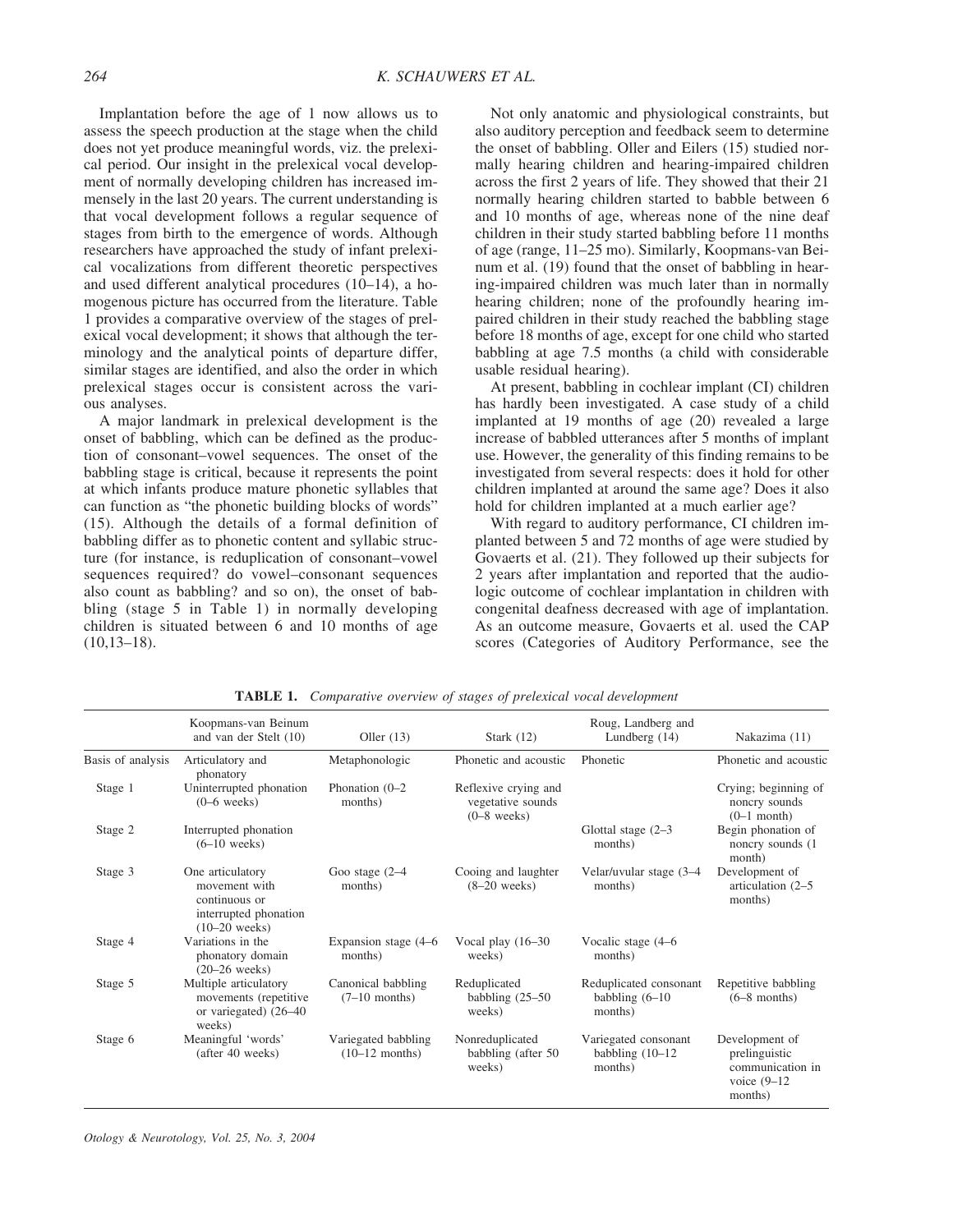"Methods" section for details [22]) and found that children implanted after 4 years of age had only a small chance (20–30%) of reaching normal CAP scores and of participating in the mainstream school system in Belgium. However, children implanted before the age of 2 were very likely to reach age-appropriate CAP scores immediately after implantation and a majority of these children (90%) participated in mainstream kindergarten. Thus, offering children the aid of a cochlear implant at an earlier age does result in beneficial effects according to a number of outcome measures.

The aim of this article is threefold: first of all, we investigate the audiologic outcome of CI in children implanted between 5 and 20 months of age. Second, we investigate the onset of babbling as a major landmark in productive speech development in these children. Third, we assess the impact of the age of implantation on the children's perceptual and productive speech development. The basis of comparison is normally hearing children's early speech development and their auditory performance.

## **METHODS**

#### **Subjects**

Ten congenitally deaf children of hearing parents and without other patent health or developmental problems were selected. They were implanted consecutively, and informed consent was obtained from the parents to participate in this study. Table 2 gives an overview of the (auditory) characteristics of the CI children. The children had an unaided pure-tone average (PTA) of more than 90 dB hearing loss in the best ear, which was confirmed by auditory brain response in the first weeks of life and by pure-tone audiometry from the age of approximately 2 years on. In six cases, the cause of deafness was genetic (five of them were mutations in the connexin-26 gene). All hearing losses were detected in a neonatal screening test. Nine infants started wearing bilateral hearing aids within 1 to 4 months after detection of their hearing loss, one child at 8 months after detection. Most of them did not show any progress with conventional hearing aids. The aided thresholds stayed below the speech area, which covers the area between 15 and 55 dBHL (see Table 2). Only one child reached a PTA of 45 dBHL with his hearing aids. Two other children had a PTA of 60 and 70 dBHL. None of the infants were able to discriminate a set of speech sound contrasts as assessed by means of the Auditory

Speech Sound Evaluation (A§E; P. J. Govaerts, Antwerp-Deurne, Belgium) (see subsequently). All children received a multichannel Nucleus 24 cochlear implant (Cochlear Corp., Sydney, Australia) in their first  $(N = 5)$  or second  $(N = 5)$ year of life. All 10 children were raised orally (Dutch) with support of Dutch signs.

A control group of 10 normally hearing children from hearing parents was followed up from chronologic age 6 to 11 months, the normal age range within which babbling is expected to occur. They did not show any patent health or developmental problems.

#### **Data Acquisition**

During 1 year, monthly video recordings of 80 minutes were made starting from the first month after activation of the CI. Six children were also recorded once before implantation. The normally hearing children were followed up in the same way. The recording sessions took place at their homes and consisted of spontaneous parent–child interactions (unstructured observation sessions). The recordings were made with a Panasonic NVDS12 digital video camera with a zoom microphone function.

Of every monthly video recording, approximately 20 minutes were selected in which the child vocalized. Subsequently, the recordings were imported in a Macintosh G4 computer and transcribed according to the CHAT conventions (23). The speech of the adult was transcribed orthographically. With respect to the utterances of the child, a distinction was made between prelexical and lexical vocalizations. The latter were transcribed orthographically (i.e., the adult model word was provided) and phonemically (i.e., the child's rendition of the adult target word was transcribed in phonetic script). The CI children's signs were also transcribed. For children's prelexical utterances, a special coding system was adopted.

Each prelexical vocalization of the child was annotated according to the model proposed by Koopmans-van Beinum and van der Stelt (10). In that model, the basic unit of analysis is the respiratory cycle: sound production in one respiratory cycle is considered. Only "comfort" sounds in the expiration phase are selected, i.e., discomfort sounds such as crying and whining, and vegetative sounds are excluded. The model analyzes speech(-like) sounds into two basic components, viz. phonation (the phonatory movements of the larynx) and articulation (the articulatory movements in the vocal tract). Each utterance is coded as one of two possible types of phonation (uninterrupted vs. interrupted, i.e., the airflow is uninterrupted or interrupted) and one of three possible types of articulation (no articulation, one articulation, or 2+ articulations).

| Subject | Etiology     | <b>PTA</b> unaided<br>in FF (dBHL) | PTA aided<br>in FF (dBHL) | PTA with Cl<br>in FF (dBHL) | Age of<br>implant | Age at<br>activ |
|---------|--------------|------------------------------------|---------------------------|-----------------------------|-------------------|-----------------|
| Rx      | Genetic      | 120                                | 110                       | 43                          | 0: 5.5            | 0:6.4           |
| As      | Connexine 26 | 130                                | 130                       | 32                          | 0:6.21            | 0: 7.21         |
| Ya      | Unknown      | 130                                | 70                        | 38                          | 0: 8.21           | 0: 9.21         |
| Mi      | Connexine 26 | 130                                | 100                       | 45                          | 0: 8.23           | 0: 9.20         |
| Em      | Unknown      | 130                                | 130                       | 33                          | 0:10.0            | 0: 11.20        |
| Ro      | Unknown      | 130                                | 130                       | 43                          | 1:1.7             | 1:2.4           |
| Am      | Connexine 26 | 130                                | 130                       | 47                          | 1:1.15            | 1:2.27          |
| K1      | Connexine 26 | 80                                 | 45                        | 38                          | 1:4.27            | 1: 5.27         |
| Jo      | Connexine 26 | 130                                | 130                       | 42                          | 1:6.5             | 1:7.9           |
| Te      | Unknown      | 110                                | 60                        | 47                          | 1: 7.14           | 1:9.4           |

**TABLE 2.** *Overview of the auditory characteristics of the cochlear-implanted children in this study*

PTA, pure-tonc average; FF, free field; CI, cochlear implant.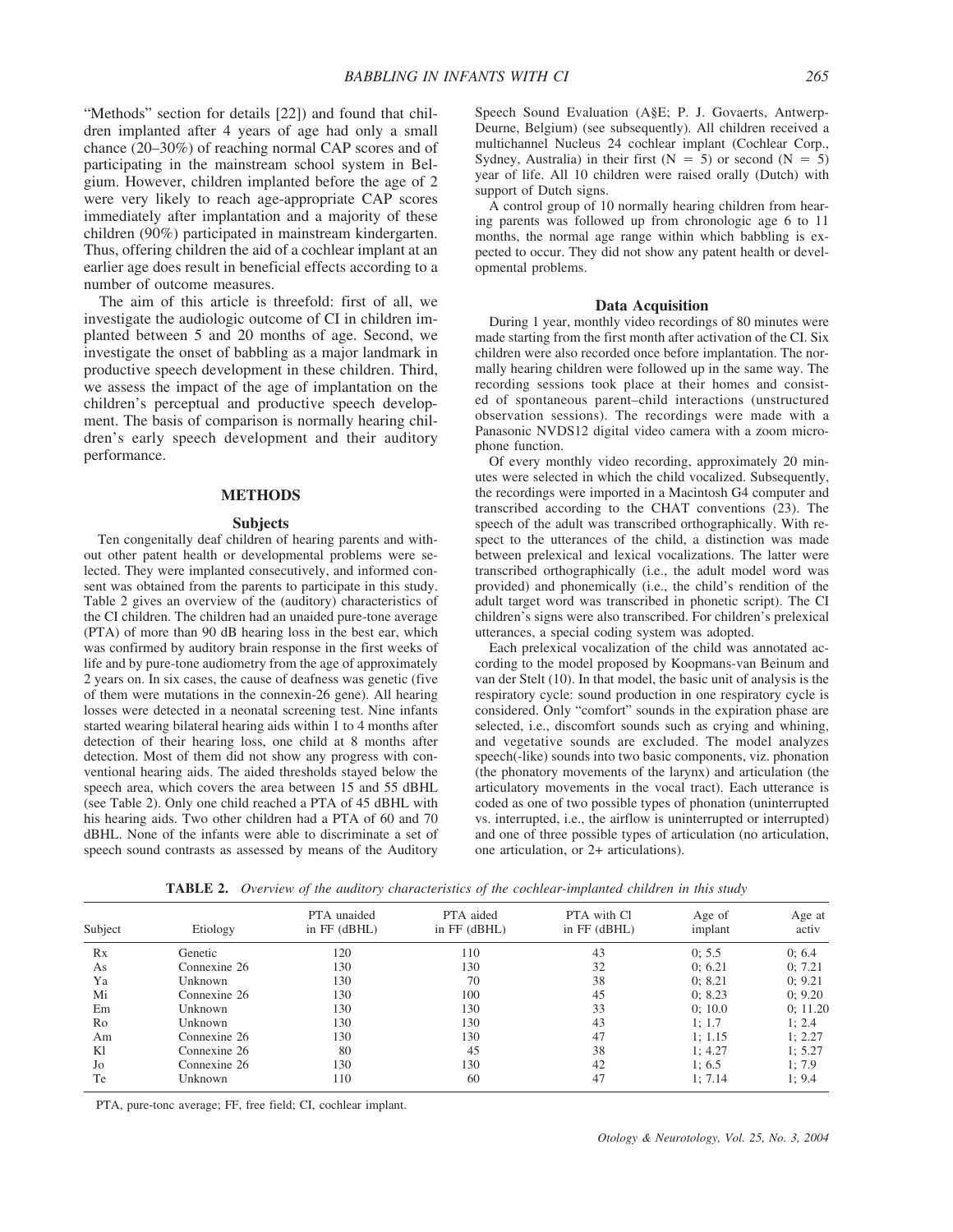#### **Outcome Measures**

# *The Onset of Babbling*

The onset of babbling was determined in two ways:

- 1. Babbling was defined as the presence of multiple articulatory movements in one breath unit combined with continuous or interrupted phonation (10). The onset of babbling was defined as 1) the first appearance of at least two babbled utterances in one observation session, and 2) the occurrence of babbled utterances in three consecutive sessions. For the CI children, the onset of babbling was computed in two ways: in terms of their chronologic age (in months) as well as in terms of the number of months after the activation of the implant.
- 2. The canonical babbling ratio (CBR) (15) was used as a second measure for determining the onset of babbling. The CBR is a measure adopted from Oller and Eilers (15) to quantify the onset of babbled utterances: the onset of babbling is taken to occur when the proportion of babbled utterances on the total number of analyzed utterances exceeds 0.2. The operational definition of "canonical babbling" (in Oller and Eilers' terminology; see also Table 1) includes the occurrence of consonant–vowel or vowel– consonant syllable (15). This definition deviates from the one used in the first measure presented in the sense that in our definition, "reduplication" was considered to be a necessary characteristic of babbling. For the computation of the CBR, 50 vocalizations were randomly selected from each session. The age at which a ratio of 0.2 or higher was reached was considered to be the onset of the canonical babbling stage.

#### *The Babbling Spurt*

Typically, children start babbling sporadically and at a particular point in time; the frequency of babbled utterances increases dramatically. The latter point is easily identifiable and is called the "babbling spurt." The occurrence of the babbling spurt was defined as the age at which the amount of vocalizations with multiple articulatory movements (10) suddenly increased, i.e., the point in time when the difference in relative number of these vocalizations between two consecutive recordings was most salient. The babbling spurt of the CI children was again computed in terms of chronologic age (in months) as well as in terms of number of months after the activation of the implant.

#### *Auditory Performance: CAP Scores*

Categories of Auditory Performance (CAP) (22) is a global outcome measure of auditory receptive abilities. It comprises a nonlinear, hierarchical scale on which children's developing auditory abilities are rated according to eight categories of increasing difficulty.

- The categories identified by Archbold et al. (22) are:
- Score  $0 =$  no awareness of environmental sounds
- Score  $1 =$  awareness of environmental sounds
- Score  $2 =$  response to speech sounds
- Score  $3 =$  recognition of environmental sounds
- Score  $4 =$  discrimination of at least two speech sounds
- Score  $5 =$  understanding of common phrases without lip reading
- Score  $6 =$  understanding of conversation without lip reading with a familiar talker
- Score  $7 =$  use of a telephone with a familiar talker

In this study, the CAP score of the CI children is calculated before implantation and every 6 months after implantation based on the parents' and a professional therapist's assessment of the scale.

#### *Phoneme Discrimination: A§E Scores*

The A§E is an audiologic evaluation tool that uses strictly defined speech sounds as stimulus material for detection, discrimination, and identification tests. As a measure of the frequency-resolving capacity of the aided cochlea (with hearing aids), it has become an essential tool in the selection and evaluation of cochlear implant candidates (24). The A§E is independent of lexical items. It provides supraliminal information about the auditory function. The main purpose of the test is to evaluate the discriminatory power of the cochlea of preverbal children. The discrimination test of the A§E is based on the "operant head turn paradigm" (9), modified to make it clinically applicable. For the 10 CI children, we considered the results on an arbitrary selection of seven contrasts: three contrasts involving the cardinal vowels  $(lu/-l<sub>1</sub>/l<sub>1</sub>/l<sub>1</sub>/l<sub>1</sub>/l<sub>2</sub>/l<sub>3</sub>)$ , a voicing contrast (/z/-/s/), two contrasts in articulation place (/s/-/§/ and /v/-/z/), and one contrast in articulation place and nasality (/m/-/z/).

#### **Statistics**

Each babbling outcome measure is considered relative to chronologic age (in months) at activation of the implant as well as relative to the number of months after activation of the implant by means of linear regression analysis. A significance level of 0.05 is used and the linear correlation coefficient  $\mathbb{R}^2$  is noted for every relation.

#### **RESULTS**

#### **The Onset of Babbling**

Figure 1A shows the chronologic age (in months) at which the CI children started to babble relative to their chronologic age (in months) at activation of the cochlear implant. The expected age at onset of babbling is 30.8 weeks (95% confidence interval, 18–43 wk) (10). This normal age range is indicated in Figure 1A by the straight lines. The normally hearing children in this study fell within this range, viz. they started babbling between the ages of 6 and 8 months, indicated in Figure 1A by the dotted lines. Similarly, the two earliest implanted CI children fell within the normal age range, viz. their onset of babbling appeared at 8 and 10 months of age. Another two early implanted children started babbling at 11 months of age. The chronologic age of the other CI children at the onset of babbling fell beyond the age of normally hearing children. The linear correlation coefficient R<sup>2</sup> was 0.92 ( $p < 0.05$ ).

The onset of babbling relative to the number of months after the activation of the implant revealed no statistically significant linear correlation ( $R^2 = 0.30$ , *p* > 0.05). Thus, the delay between activation of the CI and the onset of babbling was constant with a median value of 1 month and a mean value of 1.6 months (standard deviation [SD], 1.3 mo).

Figure 1B displays the chronologic age (in months) at which the infants attained a CBR of 0.2 (see the "Methods" section) relative to the age at activation of the CI. The control group of normally hearing children reached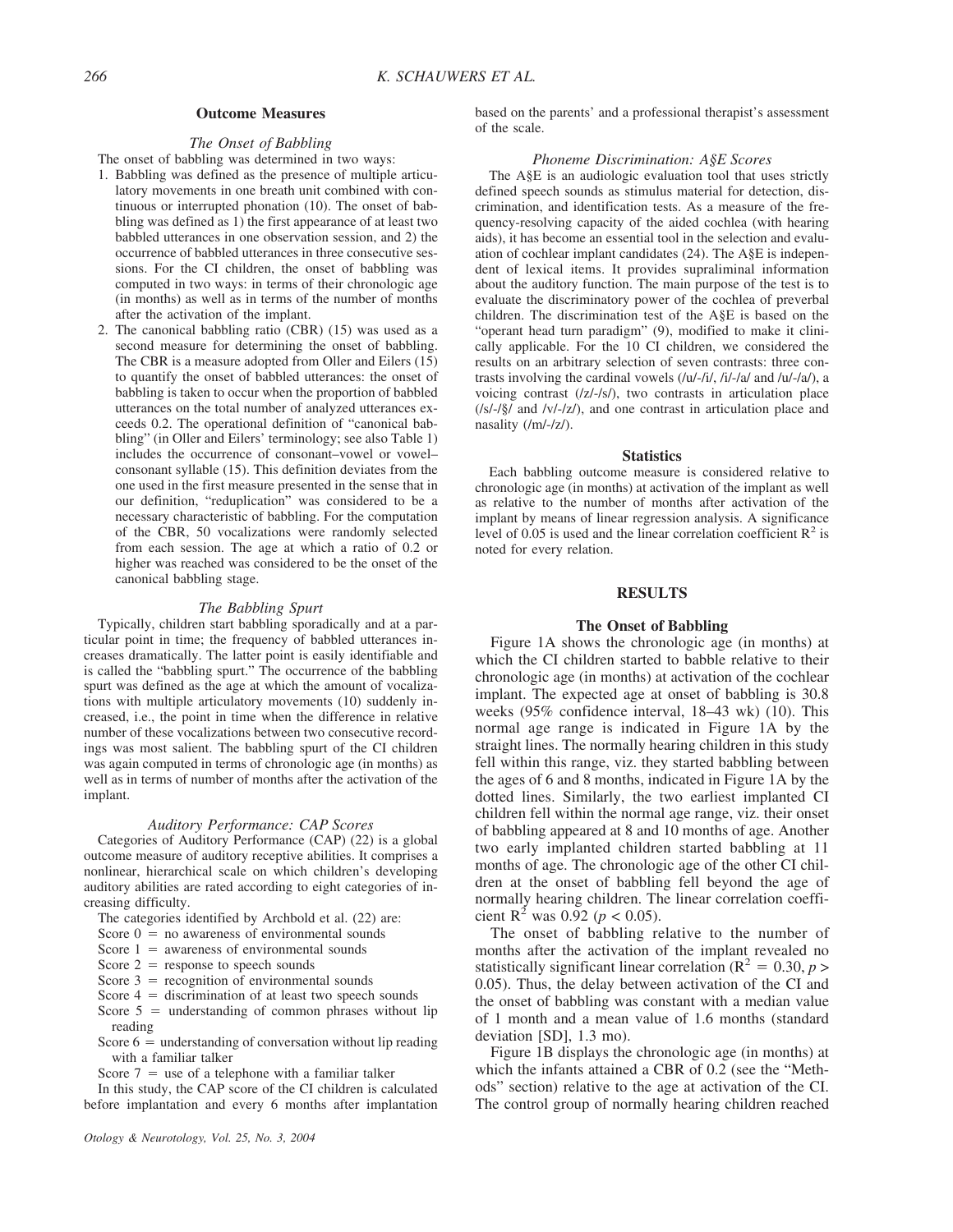

**FIG. 1.** Age (in months) of the 10 cochlear-implanted children (A) at the onset of babbling,  $(B)$  at canonical babbling ratio  $\geq 0.2$ and (*C*) at the babbling spurt. Dotted lines represent the range of outcomes of the 10 normally hearing children. Straight lines in *A* mark the 95% confidence interval (18–43 wk) from the study of Koopmans-van Beinum and van der Stelt (10).

the canonical stage before 10 months of age, which is indicated by the dotted lines in Figure 1B. For the CI children, the results revealed a positive correlation  $(R^2)$  $= 0.72$ ,  $p < 0.05$ ) between the age at activation of the device and the age at which the 0.2-criterion was achieved.

There was a negative correlation between age at activation of the CI and the attainment of a CBR of 0.2 or higher in terms of number of months after CI ( $\mathbb{R}^2$  = 0.60,  $p < 0.05$ ).

#### **The Babbling Spurt**

We considered the chronologic age at which the CI children and the normally hearing children showed a salient increase in the amount of babbled utterances (i.e., the babbling spurt). The results are displayed in Figure 1C. The 10 normally hearing controls had their spurt between 8.5 and 10.5 months of age, indicated by the area between dotted lines in Figure 1C. The youngest CI child again fell within this range. The other CI recipients "spurted" later. The linear correlation coefficient was statistically significant ( $\mathbb{R}^2 = 0.78$ ,  $p < 0.05$ ).

No significant correlation was found between the babbling spurt in terms of number of months postimplantation and the age at activation of the implant ( $R^2 = 0.06$ ,  $p > 0.05$ ). The median delay between activation of the CI and the babbling spurt was 6 months (mean, 5.2 mo; SD, 2.5 mo).

#### **Auditory Performance: CAP Scores**

The study of Govaerts et al. (21) provided normative data of CAP scores in 113 normally hearing children: at 12, 18, 24, and 30 months of age the infants reached a mean CAP score of 2, 5, 6, and 7, respectively. Regarding the CI children in this study, we considered the CAP scores in terms of number of months after implantation. Eight of the 10 CI children in our study already reached CAP level 5 or 6 1 year after implantation. At 18 months after implantation, they all had level 5 or 6 and one CI child even reached the highest CAP level 7. Another two CI children reached CAP 7 at 24 and 30 months after surgery. Figure 2 presents the earliest moment in time (in terms of number of months after implantation) at which the 10 CI children reached a normal CAP level as a function of the age at activation of the implant. The figure reveals that children implanted in their first year of life reached a normal CAP score as early as 3 months after implantation, whereas children implanted in their



**FIG. 2.** Number of months after implantation at which the 10 cochlear-implanted children reached a normal CAP (Categories of Auditory Performance) level for the first time as a function of their chronologic age (in months) at activation of the implant.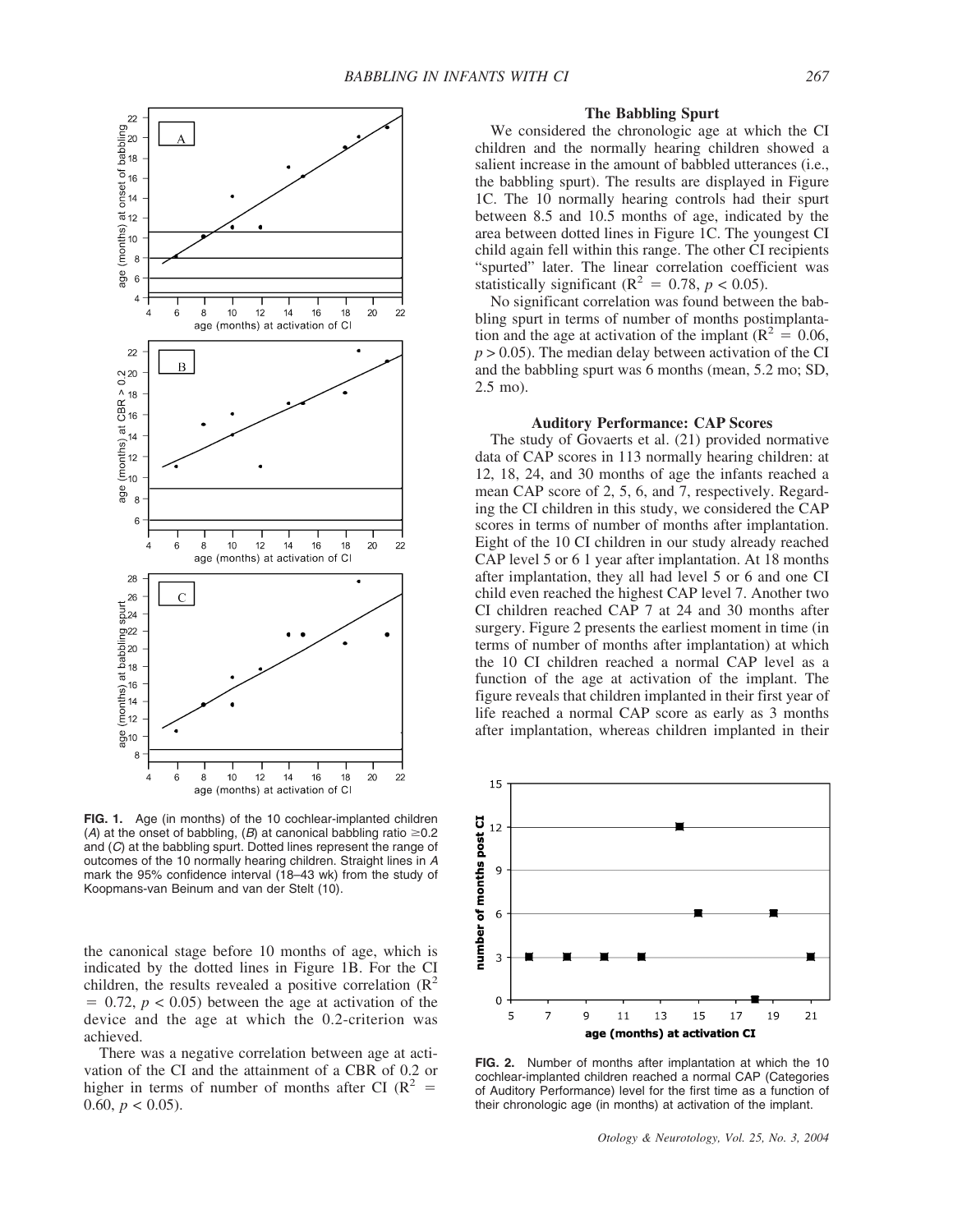second year of life needed up to 12 months to reach an age-appropriate CAP level.

#### **Phoneme Discrimination: A§E-Scores**

The results of the discrimination part of the A§E for the 10 implantees are presented in Table 3. In the table, the ability (indicated by  $+$  sign) or inability (indicated by − sign) to discriminate the tested phoneme pairs is displayed at 6 months and/or 12 months after implantation (depending on whether or not the test was administered). Empty cells in the table represent phoneme pairs that were not tested at that time.

Before implantation (i.e., in the period they wore conventional hearing aids, indicated by HA in Table 3), none of the CI infants discriminated a single speech sound contrast (with one exception: subject Kl was able to discriminate the pair /i/-/a/, as displayed in Table 3). At 6 and 12 months after implantation, almost every tested phoneme pair was discriminated by the CI children.

### **DISCUSSION**

Encouraged by improving results and technology, hearing-impaired children receive a cochlear implanta-

tion at a steadily decreasing age. Initially, congenital (or "prelingual") deafness was considered as a contraindication for cochlear implantation. At the same time, many professionals in the field felt that age at implantation was the critical key to success: superior results could be obtained if children were implanted at a much younger age. At present, children are implanted at an age when their normally hearing peers are still in their prelinguistic stage, i.e., before they produce their first conventional word. Hence, we are in a position to assess the potentially beneficial effects for children's language acquisition and development of implantation at a very young age, and to evaluate the differential effects on language acquisition of implantation in the early linguistic stage (e.g., 18 mo) versus the prelinguistic stage (i.e., in the first year of life).

Methodologically, this poses a real challenge: it is difficult to reliably assess the auditory performance of very young children, so that indirect measures such as the CAP score are routinely used (22). Moreover, the effects of a cochlear implant are not only audiologic; important repercussions for children's speech and language development are also expected. Although psycholinguists

**TABLE 3.** *Phoneme discrimination as assessed by the A§E test* CI children  $/u - Ii$ /  $li - l\alpha$  /u/ − /a/  $l\alpha$  /z/ − /s/ /m/ − /z/ /s/ − /j/ /v/ − /z/

| Rx                  |                                  |                                  |        |        |           |        |        |
|---------------------|----------------------------------|----------------------------------|--------|--------|-----------|--------|--------|
| $\rm Ha$            |                                  |                                  |        |        |           |        |        |
| $12 \text{ m}$      | $+$                              |                                  | $+$    | $+$    | $^{+}$    | $+$    | $^{+}$ |
| $\rm As$            |                                  |                                  |        |        |           |        |        |
| $\rm Ha$            |                                  |                                  |        |        |           |        |        |
| 6 m                 | $+$                              | $+$                              | $^{+}$ | $+$    | $^{+}$    | $+$    |        |
| ${\it Ya}$          |                                  |                                  |        |        |           |        |        |
| $\rm HA$            |                                  |                                  |        |        |           |        |        |
| $12 \text{ m}$      | $\begin{array}{c} + \end{array}$ | $^{+}$                           | $+$    | $+$    | $^{+}$    | $^{+}$ |        |
| Mi                  |                                  |                                  |        |        |           |        |        |
| ${\rm HA}$          |                                  |                                  |        |        |           |        |        |
| $6\ {\rm m}$        | $+$                              | $+$                              |        | $+$    |           |        |        |
| $\rm Em$            |                                  |                                  |        |        |           |        |        |
| ${\rm HA}$          |                                  |                                  |        |        |           |        |        |
| $6\ {\rm m}$        | $\ddot{}$                        |                                  |        |        |           |        |        |
| $12 \text{ m}$      | $\ddot{}$                        | $^+$                             | $^{+}$ | $^{+}$ | $^{+}$    | $^{+}$ | $^{+}$ |
| $\rm Ro$            |                                  |                                  |        |        |           |        |        |
| $_{\rm HA}$         |                                  |                                  |        |        |           |        |        |
| $6\ {\rm m}$        | $^{+}$                           | $^{+}$                           | $+$    | $+$    | $^{+}$    | $^{+}$ |        |
| $\rm{Am}$           |                                  |                                  |        |        |           |        |        |
| HA                  |                                  |                                  |        |        |           |        |        |
| $6\:\rm m$          | $\ddot{}$                        |                                  | $^{+}$ | $^{+}$ | $^{+}$    |        |        |
| $12\ {\rm m}$       | $+$                              | $^{+}$                           | $^{+}$ | $+$    | $\ddot{}$ | $^{+}$ |        |
| Kl                  |                                  |                                  |        |        |           |        |        |
| ${\rm HA}$          |                                  | $^{+}$                           |        |        |           |        |        |
| $6\ {\rm m}$        | $+$                              |                                  |        | $+$    | $^{+}$    |        |        |
| $12\ {\rm m}$       | $^{+}$                           | $\begin{array}{c} + \end{array}$ | $^{+}$ | $^{+}$ | $^{+}$    | $^{+}$ | $^{+}$ |
| ${\rm Jo}$          |                                  |                                  |        |        |           |        |        |
| $\rm HA$            |                                  |                                  |        |        |           |        |        |
| $6\ {\rm m}$        | $+$                              |                                  |        |        | $^{+}$    |        |        |
| $\operatorname{Te}$ |                                  |                                  |        |        |           |        |        |
| ${\rm HA}$          |                                  |                                  |        |        |           |        |        |
| $12\ {\rm m}$       |                                  | $^{+}$                           |        | $^{+}$ | $^{+}$    |        | $+$    |

The ability (+) or inability (−) to discriminate seven phoneme pairs of the A§E test for the 10 CI children (indicated by two characters of their name) at 6 and/or 12 months after implantation. The test was also administered to every CI child before implantation when they still wore their hearing aids (indicated by HA). Empty cells in the table represent phoneme pairs that were not tested at that time.

CI, cochlear implant.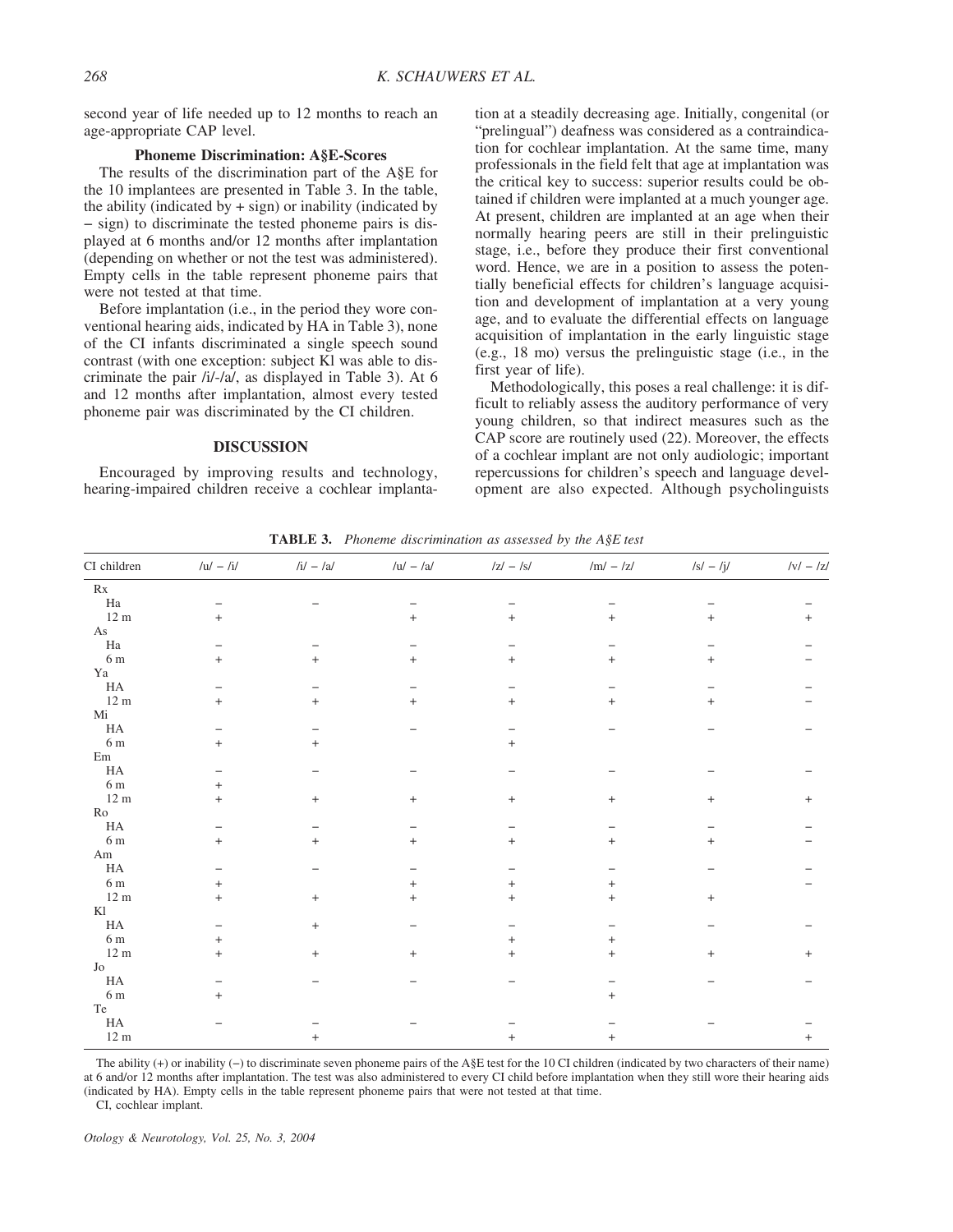have made considerable progress in mapping out normally hearing children's language acquisition (25), the psycholinguistic assessment of prelexical speech development is relatively new. Not surprisingly, CI children's prelexical development has hardly been investigated.

In this article, we attempt to fill this gap in our understanding of the speech development of very young implantees. We report on the auditory and prelexical outcomes of CI in the first year of life and early in the second year of life.

The audiologic outcome is promising: eight of the 10 CI children in our study already reached CAP level 5 or 6 1 year after implantation. At 18 months after implantation, they all had level 5 or 6 and one CI child even reached the highest CAP level 7. Another two CI children reached CAP 7 at 24 and 30 months after surgery. Seven of our subjects reached a normal, that is, ageappropriate, CAP score as early as 3 months after implantation (Fig. 2), which is in line with the study of Govaerts et al. (21) in which infants implanted before the age of 2 were shown to follow the normal development. Children who receive their implant at approximately 18 months of age lag a bit behind their normally hearing peers (Fig. 2), whereas those receiving their implant in their first year of life follow the normal line.

Phoneme discrimination as assessed by the A§E test revealed that none of the CI children was able to discriminate any of the seven speech sound contrasts before implantation (with hearing aids, except for one subject who was able to discriminate one contrast; see the "Results" section). All subjects passed the test after implantation, which proves the change in the children's hearing after implantation.

As to speech development, the onset of babbling takes place and seems to be triggered by the cochlear implant. It took a median of 1 month of auditory exposure to start babbling, regardless of the age of implantation. Because babbling in normally hearing children starts at a mean age of 8 months, only very early cochlear implantation is able to keep the infants within the normal age range. This was the case for our two youngest CI subjects (see Table 2), who started babbling at 8 and 10 months of age. The impact of age of implantation was very clear: the earlier the implant, the earlier the onset of babbling occurred (Fig. 1A).

The babbling spurt, a sudden substantial increase in the amount of babbled utterances, which is also very salient for parents of normally hearing children, was also apparent in all 10 CI children. A significant positive correlation between age at activation of the implant and age at the spurt supports the positive influence of very early implantation (Fig. 1C). Again, the youngest implanted children fell in the age range of our 10 normally hearing controls. A median of 6 months of auditory exposure was required for the babbling spurt, irrespective of the age of implantation.

The authors believe that this cannot be attributed to maturation effects. This is because the study focused on the onset of babbling and the babbling spurt. From a

maturational point of view, hard-of-hearing children will show a significant delay in the onset of babbling (later than 18 mo of age), and some will not even come to this stage at all. This is in contrast to normally hearing children, who all start babbling before the age of 10 months or 43 weeks. Almost all CI children in the current study started babbling before 18 months of age. In light of the aforementioned data, this could therefore not be a maturational effect. It is also striking that all CI children in the current study started babbling at approximately 2 months after implantation, irrespective of the age at implantation. This clearly is suggestive of a trigger effect. In addition and as mentioned before, all hearing losses were detected neonatally and all children received early (re)habilitation and hearing aid fitting. Their babbling was indeed assessed at different stages, but all except one failed to babble before the implantation. So the later onset of babbling cannot be attributed to later detection or (re)habilitation.

At a more practical level, integration in the mainstream school system is a pertinent question. In Belgium, children with severe to profound hearing impairment are referred to dedicated rehabilitation centers. These centers provide hearing training and education throughout the educational career of the child. However, the centers are stimulated and financially supported to promote the integration of a hearing-impaired child in the mainstream kindergarten or primary school. Govaerts et al. (21) showed that approximately 60% of children implanted between the ages 2 to 4 were integrated in the mainstream school system at the age of 7 years. In contrast, implantation before the age of 2 resulted in 67% of the children attending mainstream school at the age of 3 years (which is the first class in kindergarten) and the authors anticipated that approximately 90% would ultimately be able to attend primary school at the normal age. Four of the 10 CI children are indeed attending the first kindergarten class at the age of 2.5 to 3 years of age. As judged by professional therapists, the other CI infants are likely to attend kindergarten classes as well, although at a later age (4–5 yr).

In conclusion, the present results indicated that early implantation led to early onset of babbling and to good auditory performance. Even in this age group (5–20 mo), the earlier the implantation, the better the results appeared to be in line with those of normally hearing children. This study, however, did not deal with the reversibility or irreversibility of the delay that is seen in case of late implantation. It is therefore conceivable that late implantation might not only trigger the babbling onset as shown in this study, but that this could eventually lead to the same speech development as in the case of early implantation.

**Acknowledgments:** The authors gratefully acknowledge Mrs. Ina Peeters for her assistance in transcription, Mrs. Marjan Yperman and Ir Geert De Ceulaer for the audiologic assessments, and Mr. Gert Durieux for writing the AWK scripts that performed formal data verification. Dr. F.E. Offeciers performed the surgery. This research was supported by the Fund